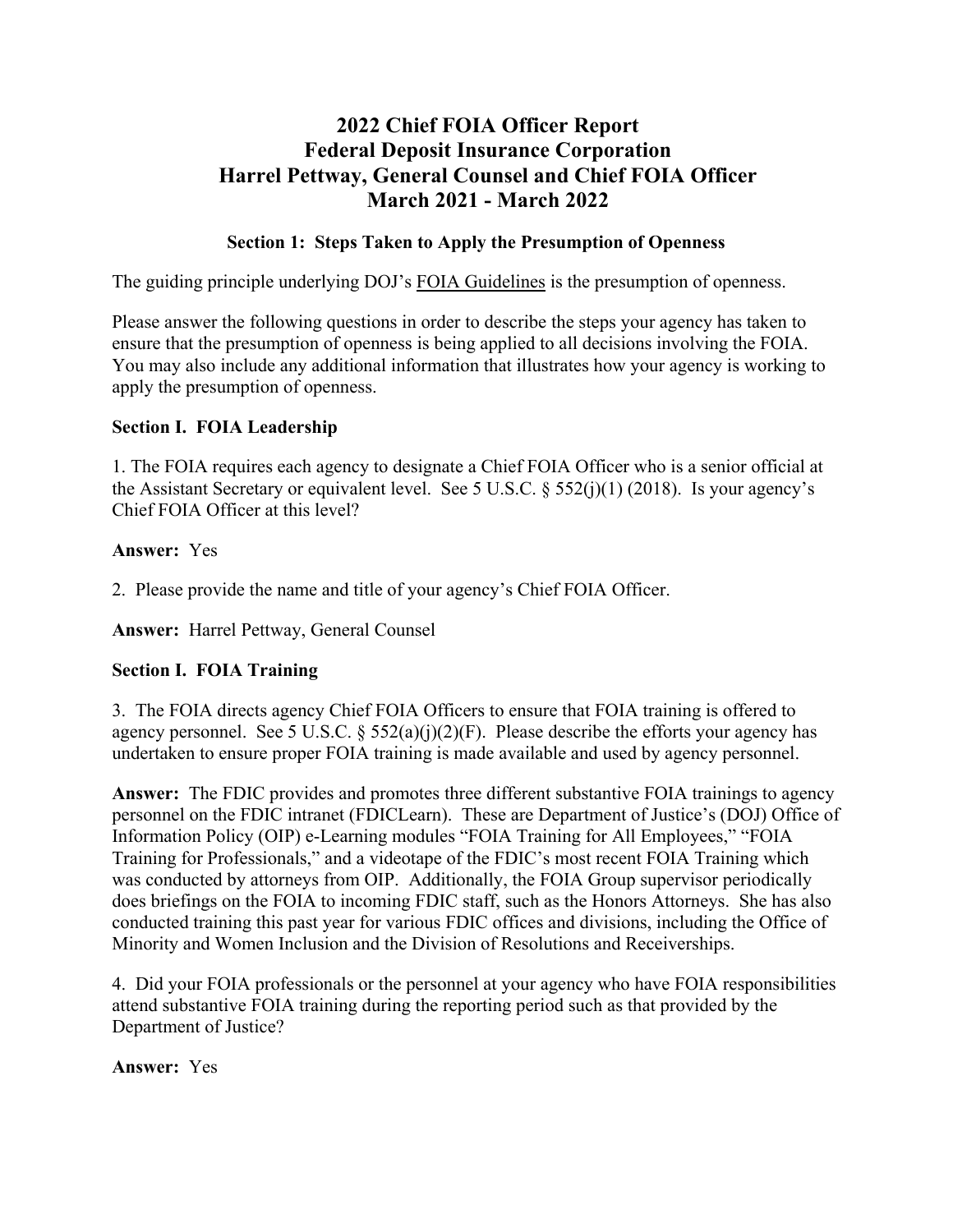5. If yes, please provide a brief description of the type of training attended or conducted and the topics covered.

**Answer:** FOIA training taken by FDIC staff consisted of virtual training provided by both DOJ OIP and private entities and included the following topics: Overview of the FOIA, FOIA-Privacy Considerations, FOIA Litigation, and FOIA Administration During COVID-19.

6. Please provide an estimate of the percentage of your FOIA professionals and staff with FOIA responsibilities who attended substantive FOIA training during this reporting period.

### **Answer:** 100%

7. OIP has directed [agencies](https://www.justice.gov/oip/oip-guidance-9) to "take steps to ensure that all of their FOIA professionals attend substantive FOIA training at least once throughout the year." If your response to the previous question is that less than 80% of your FOIA professionals attended training, please explain your agency's plan to ensure that all FOIA professionals receive or attend substantive FOIA training during the next reporting year.

### **Answer:** N/A

8. Did the personnel at your agency who have FOIA responsibilities attend training in federal records management during this reporting period?

**Answer:** The FOIA/Privacy Act Group Supervisor and all staff with FOIA responsibilities have participated in federal records management training conducted by the FDIC Records and Information Management Unit during this reporting period.

## **Section I. Other Initiatives**

9. Did your FOIA professionals engage in any outreach or dialogue, outside of the standard request process, with the requester community or open government groups regarding your administration of the FOIA? Please describe any such outreach or dialogue, and, if applicable, any specific examples of how this dialogue has led to improvements in your agency's FOIA administration.

**Answer:** The FDIC FOIA/Privacy Act Group engaged in outreach with the requester community or open government groups this past year by posting on our FOIA webpage guidance on the FDIC's handling of requests during the COVID-19 pandemic. Additionally, all of the FOIA/Privacy Act Group staff frequently communicate with requesters, as needed, concerning particular FOIA requests, to ensure that the FDIC is processing its FOIA requests as accurately, thoroughly, and timely as possible.

10. Describe any efforts your agency has undertaken to inform non-FOIA professionals of their obligations under the FOIA. In particular, please describe how often and in what formats your agency provides FOIA training or briefings to non-FOIA staff and if senior leaders at your agency received a briefing on your agency's FOIA resources, obligations and expectations during the FOIA process.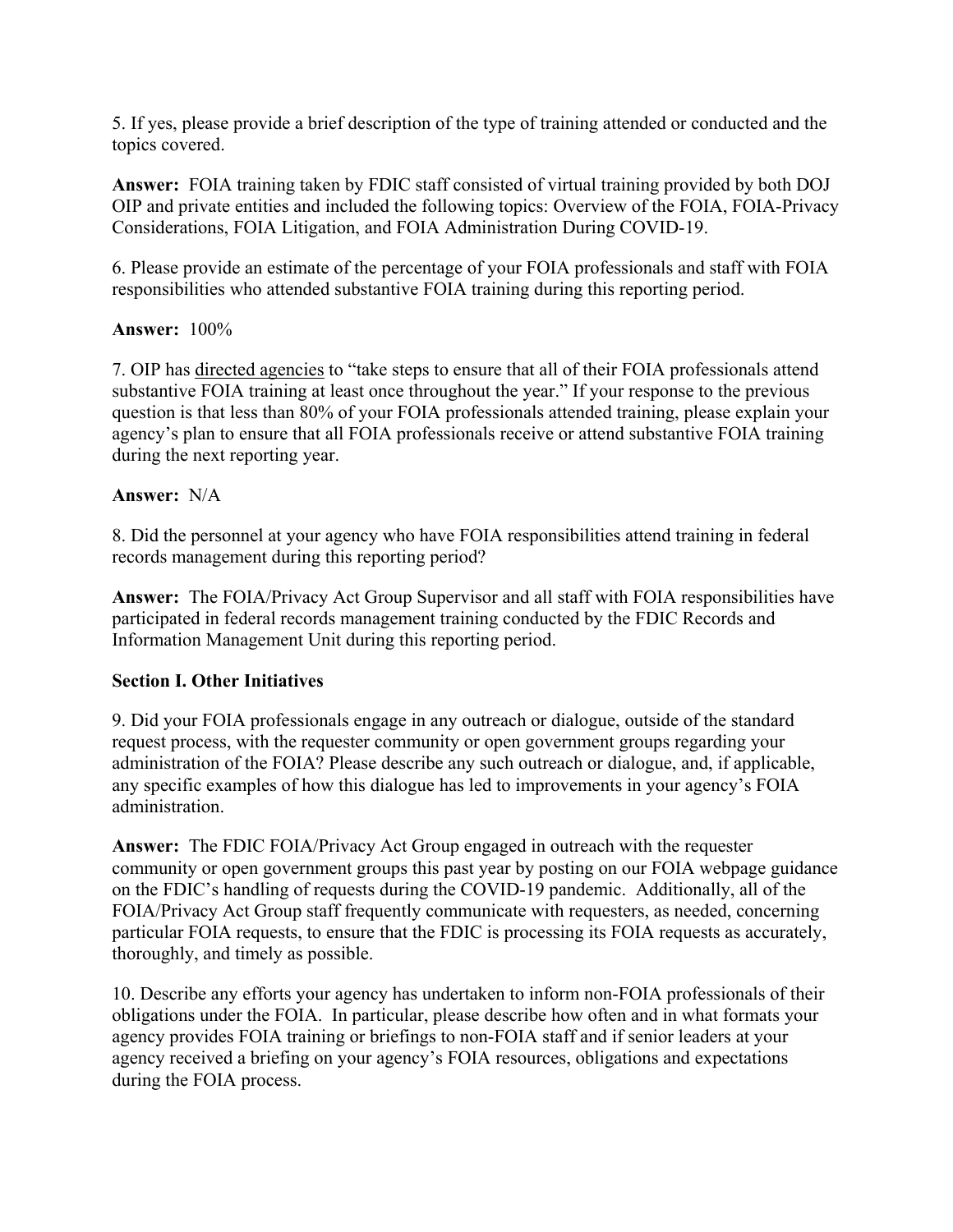**Answer:** The Supervisor of the FOIA/Privacy Act Group continues to give virtual presentations to incoming employees, including FDIC interns and the Honor Attorneys, on FOIA basics and their role in the FOIA process. She has also conducted training for various FDIC offices and divisions, including the Office of Minority and Women Inclusion and the Division of Resolutions and Receiverships. Senior leaders of these various offices and divisions have been in attendance at these training sessions. Additionally, the FOIA/Privacy Act Group provides informal briefings on the FOIA throughout the year to all agency offices and divisions and the Department of Justice's e-Learning module, *FOIA Training for All Employees,* is available online to all employees through the FDIC's Corporate University.

11. Optional -- If there are any other initiatives undertaken by your agency to ensure that the presumption of openness is being applied, please describe them here.

**Answer:** In compliance with NARA's 2016-18 FOIA Advisory Committee's "Final Report and Recommendations," the FOIA/Privacy Act Group staff are disclosing the FOIA Logs quarterly and also make best efforts to disclose the Chairman's Calendars on a monthly basis. Also, as described in more detail below, the FOIA/Privacy Act Group is currently transitioning to the FDIC's new FOIA case management system. This system will make it easier to track records that are released three or more times. The features of this new system will allow us to quickly post these frequently-requested records publicly in compliance with the FOIA Improvement Act.

## **Section II: Steps Taken to Ensure that Your Agency Has an Effective System in Place for Responding to Requests**

DOJ's FOIA [Guidelines](http://justice.gov/ag/foia-memo-march2009.pdf) emphasize that "[a]pplication of the proper disclosure standard is only one part of ensuring transparency. Open government requires not just a presumption of disclosure, but also an effective system for responding to FOIA requests." It is essential that agencies effectively manage their FOIA program.

Please answer the following questions to describe the steps your agency has taken to ensure that the management of your FOIA program is effective and efficient. You should also include any additional information that that describes your agency's efforts in this area.

## **Section II. Processing Procedures**

1. For Fiscal Year 2021, what was the average number of days your agency reported for adjudicating requests for expedited processing? Please see Section VIII.A. of your agency's Fiscal Year 2021 Annual FOIA Report.

**Answer:** The FDIC's average number of days for adjudicating requests for expedited processing was 6.93 days for Fiscal Year 2021.

2. If your agency's average number of days to adjudicate requests for expedited processing was above ten calendar days, according to Section VIII.A. of your agency's Fiscal Year 2021 Annual FOIA Report, please describe the steps your agency will take to ensure that requests for expedited processing are adjudicated within ten calendar days or less.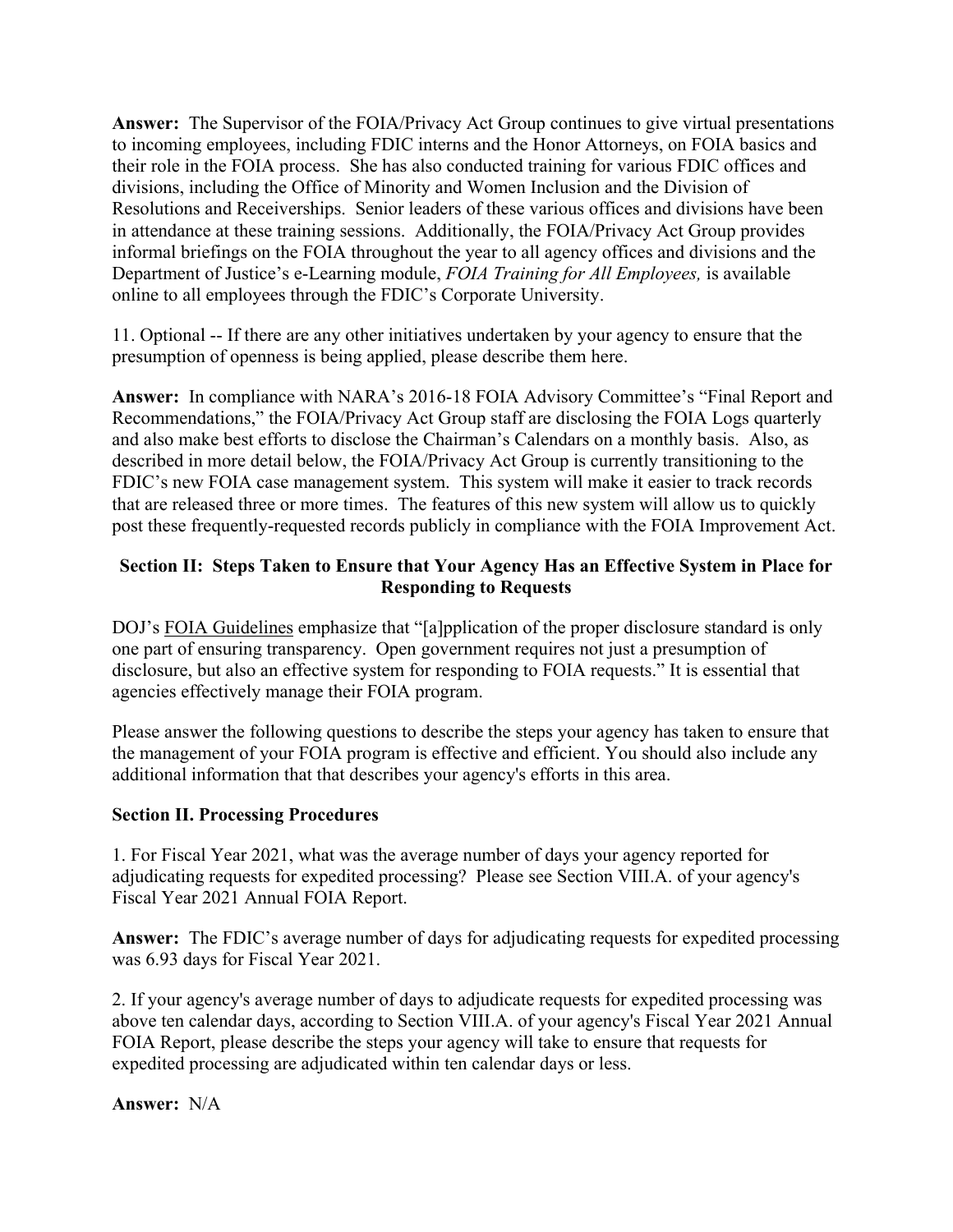3. The FOIA Improvement Act of 2016 required all agencies to update their FOIA regulations within 180 days. In 2016, OIP issued Guidance for Agency FOIA Regulations and the accompanying Template for Agency FOIA Regulations to assist agencies in updating their regulations in accordance with the statute. Has your agency updated its FOIA regulations in accordance with the FOIA Improvement Act of 2016? If not, what is your agency's plan to update your regulations?

**Answer:** Yes, the FDIC fully complied with the FOIA Improvement Act of 2016 by having our revised regulations, in the form of an Interim Final Rule ("IFR"), published in the Federal Register on November 22, 2016 at 81 FR 83643. The IFR became final when the 60-day comment period ended on January 22, 2017, without a single comment being filed.

## **Section II. Requester Services**

4. Standard Operating Procedures (SOPs) generally document your agency's internal processes for administering the FOIA beyond your FOIA regulations and FOIA Reference Guide. As noted in OIP's guidance, having SOPs can improve the consistency and quality of an agency's FOIA process. SOPs can also serve as a significant resource for incoming FOIA professionals and a way to preserve much of the agency's institutional knowledge on administering the FOIA from how to handle requests from start-to-finish, to identifying and making proactive disclosures, to maintaining a FOIA website. Does you agency have up-to-date internal SOPs for your FOIA administration?

**Answer:** The FDIC has SOPs in the form of an agency-wide FOIA Directive and a document that memorializes the FOIA workflows. The FDIC's transition to a new FOIA case management system has been an ideal opportunity to perfect these FOIA workflows. These documents set forth the steps for processing a FOIA request, and include how that process will work in the FDIC's new FOIA case management system. The FDIC's FOIA SOPs are reviewed whenever there are changes to FOIA law and when there are internal agency reviews. The FDIC FOIA webpages provide a detailed explanation to the public of how the FDIC processes FOIA requests and FOIA appeals at <https://www.fdic.gov/foia/> and [https://www.efoiarequest.fdic.gov.](https://www.efoiarequest.fdic.gov/)

5. If not, please provide a timeline for when your agency plans to develop or update its SOPs.

## **Answer:** N/A

6. Has your agency established alternative means of access to first-party requested records outside of the FOIA process?

**Answer:** No. The FDIC receives many FOIA requests from customers of both active and inactive banks. These type of requests are usually processed under both the FOIA and the Privacy Act. Additionally, we receive first-party requests for Office of Inspector General records and personnel files. Because these frequently requested records are protected under the Privacy Act, the FDIC cannot use alternative means of access outside of the FOIA/Privacy Act process for these records.

7. If yes, please provide examples. If no, please explain if such opportunities exist at your agency and whether there are any challenges in establishing alternative means of access.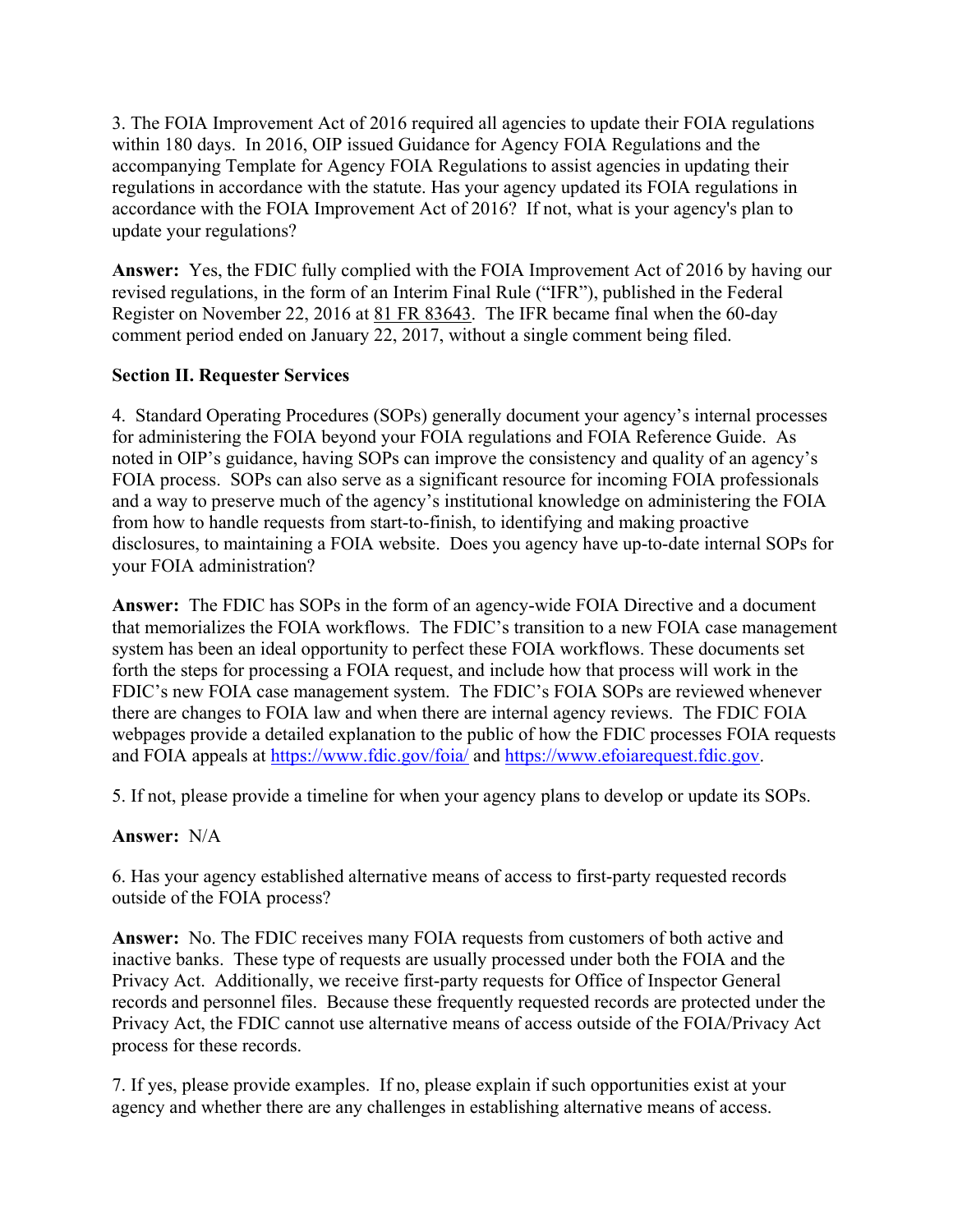**Answer:** There are no opportunities at this time to develop alternative means of access. The FOIA/Privacy Act Group is the most experienced FDIC staff to work with these records.

8. Did your agency conduct a self-assessment of its FOIA program during the reporting period? If so, please describe the methods used, such as analyzing Annual Report or raw data, using active workflows and track management, reviewing and updating processing procedures, etc. In addition, please specifically highlight any data analysis methods or technologies used to assess your agency's FOIA program.

**Answer:** During the last year, the implementation of a new FOIA case management system has been an ideal time to assess our FOIA/Privacy Act Program. During the process of customizing our new FOIA case management system, the staff of the FOIA/Privacy Act Group reviewed its workflows and processing procedures in order to make positive changes.

9. The FOIA Improvement Act of 2016 requires additional notification to requesters about the services provided by the agency's FOIA Public Liaison. Please provide an estimate of the number of times requesters sought assistance from your agency's FOIA Public Liaison during this reporting period (please provide a total number or an estimate of the number).

**Answer:** Requesters sought assistance from the FDIC's FOIA Public Liaison five (5) times during this reporting period.

10. Has your agency reviewed its FOIA-related staffing capabilities to identify resources needed to respond to current and anticipated FOIA demands?

**Answer:** The FDIC has reviewed staffing in its FOIA/Privacy Act Group in light of several changes this past year. This includes a change in personnel. After a decade, there is a new FOIA/Privacy Act Group Supervisor. She was promoted within the FOIA/Privacy Act Group from a Counsel position, which left a staffing gap. The FDIC is currently searching for a replacement for this Counsel position. Also, the FOIA/Privacy Act Group is assessing whether it may need additional support at the Government Information Specialist level to manage a series of complex, high page count requests.

11. Optional -- Please describe:

- Best practices used to ensure that your FOIA system operates efficiently and effectively
- Any challenges your agency faces in this area

**Answer:** In order to ensure efficiency and effectiveness, the FDIC FOIA/Privacy Act Group produces regular reports for its management in order to monitor the timely and proper processing of requests. Additionally, the FDIC's Division of Information Technology staff provides support to resolve any network glitches that may occur with our FOIA case management system.

## **Section III: Steps Taken to Increase Proactive Disclosures**

The Department of Justice has long focused on the need for agencies to work proactively to post information online without waiting for individual requests to be received.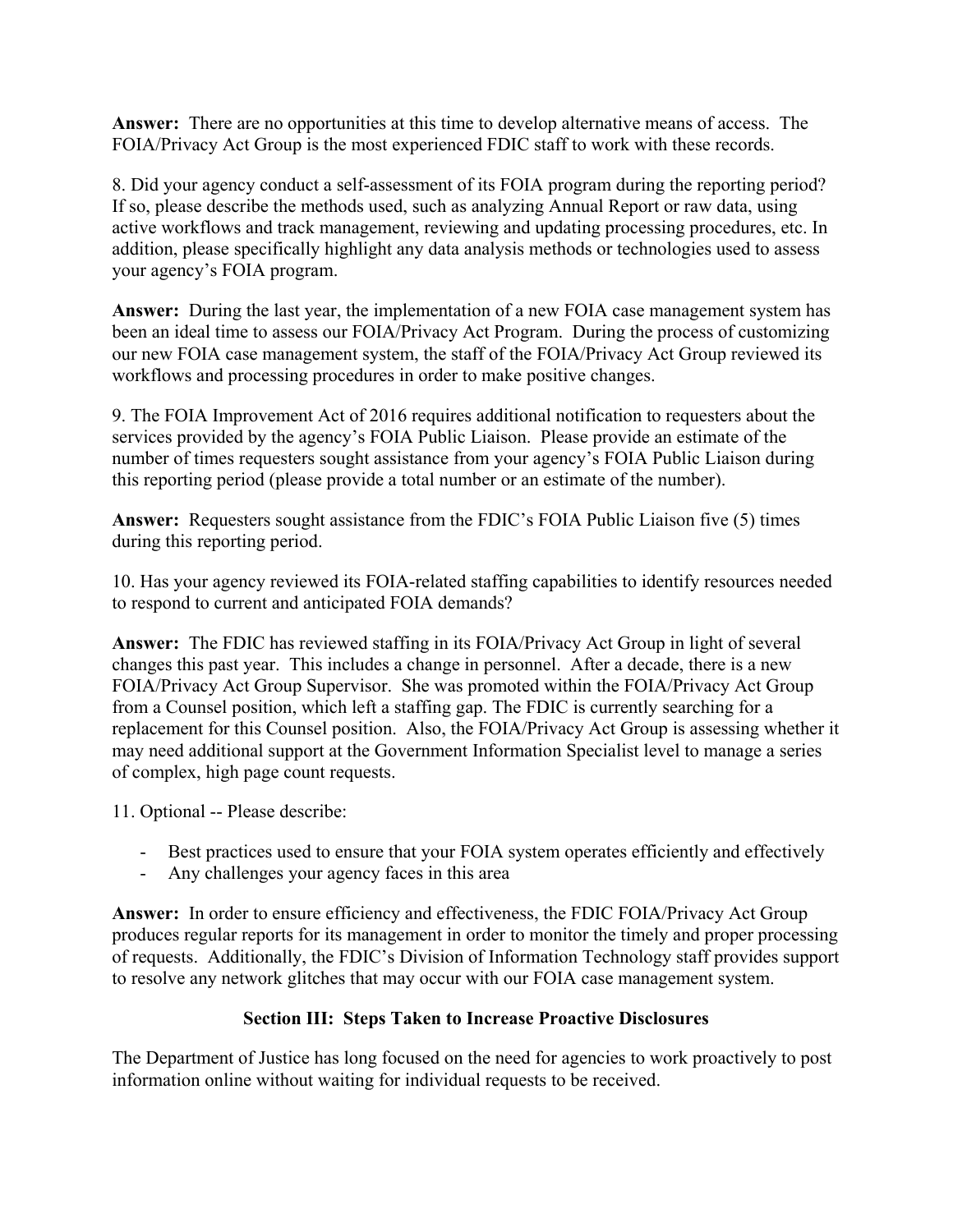Please answer the following questions to describe the steps your agency has taken to increase the amount of material that is available on your agency websites. In addition to the questions below, you should also describe any additional steps taken by your agency to make and improve proactive disclosures of information.

## **Section III: Posting Material**

1. Please describe what steps your agency takes to identify, track and post (a)(2) proactive disclosures.

**Answer:** At this time, the FOIA/Privacy Act Group manually identifies and tracks our own (a)(2) postings throughout the year. While drafting the FOIA Annual Report, the FOIA/Privacy Act Group reaches out to each of FDIC's Divisions and Offices to get an accounting of their yearly (a)(2) postings. Our new FOIA case management system has artificial intelligence capabilities which will assist the FOIA/Privacy Act Group with identifying frequently requested records for posting.

2. Provide examples of any material that your agency has proactively disclosed during the past reporting year, including records that have been requested and released three or more times in accordance with 5 U.S.C. § 552(a)(2)(D). Please include links to these materials as well.

## **Answer:**

Information posted on the FDIC's website during the reporting period includes:

Quarterly Banking Profiles:

Third Quarter 2020 to Third Quarter 2021 can be found at [https://www.fdic.gov/analysis/quarterly-banking-profile/index.html.](https://www.fdic.gov/analysis/quarterly-banking-profile/index.html)

FDIC Consumer News:

January 2021 – <https://www.fdic.gov/resources/consumers/consumer-news/2021-01.html> February 2021 – [https://www.fdic.gov/resources/consumers/consumer-news/2021-](https://www.fdic.gov/resources/consumers/consumer-news/2021-02.html) [02.html](https://www.fdic.gov/resources/consumers/consumer-news/2021-02.html)  March 2021 – <https://www.fdic.gov/resources/consumers/consumer-news/2021-03.html> April 2021 – <https://www.fdic.gov/resources/consumers/consumer-news/2021-04.html> May 2021 - <https://www.fdic.gov/resources/consumers/consumer-news/2021-05.html> June 2021 - <https://www.fdic.gov/resources/consumers/consumer-news/2021-06.html> July 2021 – <https://www.fdic.gov/resources/consumers/consumer-news/2021-07.html> August 2021 – <https://www.fdic.gov/resources/consumers/consumer-news/2021-08.html> September 2021- [https://www.fdic.gov/resources/consumers/consumer-news/2021-](https://www.fdic.gov/resources/consumers/consumer-news/2021-09.html) [09.html](https://www.fdic.gov/resources/consumers/consumer-news/2021-09.html)  October 2021 - <https://www.fdic.gov/resources/consumers/consumer-news/2021-10.html> November 2021 – [https://www.fdic.gov/resources/consumers/consumer-news/2021-](https://www.fdic.gov/resources/consumers/consumer-news/2021-11.html) [11.html](https://www.fdic.gov/resources/consumers/consumer-news/2021-11.html)  December 2021 - [https://www.fdic.gov/resources/consumers/consumer-news/2021-](https://www.fdic.gov/resources/consumers/consumer-news/2021-12.html) [12.html](https://www.fdic.gov/resources/consumers/consumer-news/2021-12.html)  Special Edition 2021 - [https://www.fdic.gov/resources/consumers/consumer-news/2021](https://www.fdic.gov/resources/consumers/consumer-news/2021-special-edition.html) [special-edition.html](https://www.fdic.gov/resources/consumers/consumer-news/2021-special-edition.html)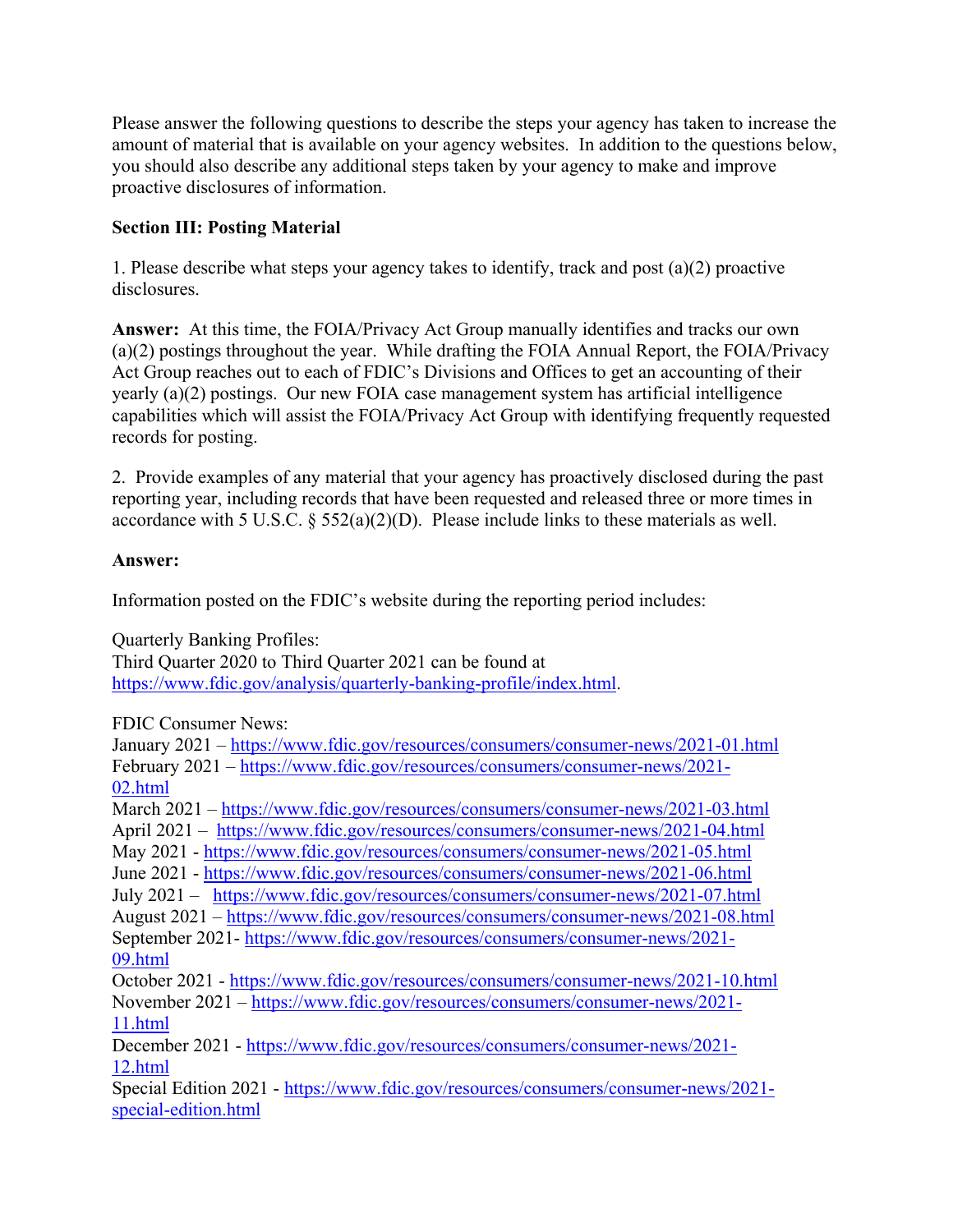Chief Financial Officer's (CFO) Reports to the Board:

Fourth Quarter 2020 – [https://www.fdic.gov/about/financial-reports/corporate/cfo-report-4thqtr-](https://www.fdic.gov/about/financial-reports/corporate/cfo-report-4thqtr-20/index.html)[20/index.html](https://www.fdic.gov/about/financial-reports/corporate/cfo-report-4thqtr-20/index.html)  First Quarter 2021 – [https://www.fdic.gov/about/financial-reports/corporate/cfo-report-1stqtr-](https://www.fdic.gov/about/financial-reports/corporate/cfo-report-1stqtr-21/index.html)[21/index.html](https://www.fdic.gov/about/financial-reports/corporate/cfo-report-1stqtr-21/index.html)  Second Quarter 2021 – [https://www.fdic.gov/about/financial-reports/corporate/cfo-report-2ndqtr-](https://www.fdic.gov/about/financial-reports/corporate/cfo-report-2ndqtr-21/index.html)[21/index.html](https://www.fdic.gov/about/financial-reports/corporate/cfo-report-2ndqtr-21/index.html) 

Documents considered at FDIC Board of Director's open meetings:

<https://www.fdic.gov/news/board-matters/index.html>

FDIC Chairman's Calendars:

Monthly November 2020 through January 2021 -

<https://www.fdic.gov/foia/chairmanschedule.html>

FDIC FOIA Log:

Fiscal Year 2021 Quarters 1 through 2 - <https://www.fdic.gov/foia/readingroom.html>

3. Does your agency disseminate common types of material outside of FOIA, including in online databases where the public may access them? If yes, please provide examples, and if applicable, statutory authority.

**Answer:** Yes, the FDIC has several databases on our website where the public can access information and records outside of the FOIA.

Our website includes a BankFind feature that allows you to search for information about active and inactive FDIC-insured banking institutions. You may search under one or more parameters (*e.g.*, Bank Name, FDIC Certificate Number, City, State) to obtain financial, historical and demographic information. Summary Statistics about FDIC-insured Institutions also are available. <https://banks.data.fdic.gov/bankfind-suite/bankfind>

Our website also includes an Unclaimed Fund feature. The FDIC provides deposit insurance to financial institutions and depositors of these institutions. If a financial institution is closed, by a regulatory agency, the FDIC is appointed as Receiver and is responsible for the payment of insured deposits and the liquidation of the remaining assets. Individuals and companies can view any possible monies that are owed to them. If they see funds that were not claimed by them, they then can fill out the form on the webpage and submit the request to FDIC online. <https://closedbanks.fdic.gov/funds/>

4. Beyond posting new material, is your agency taking steps to make the posted information more useful to the public, especially to the community of individuals who regularly access your agency's website?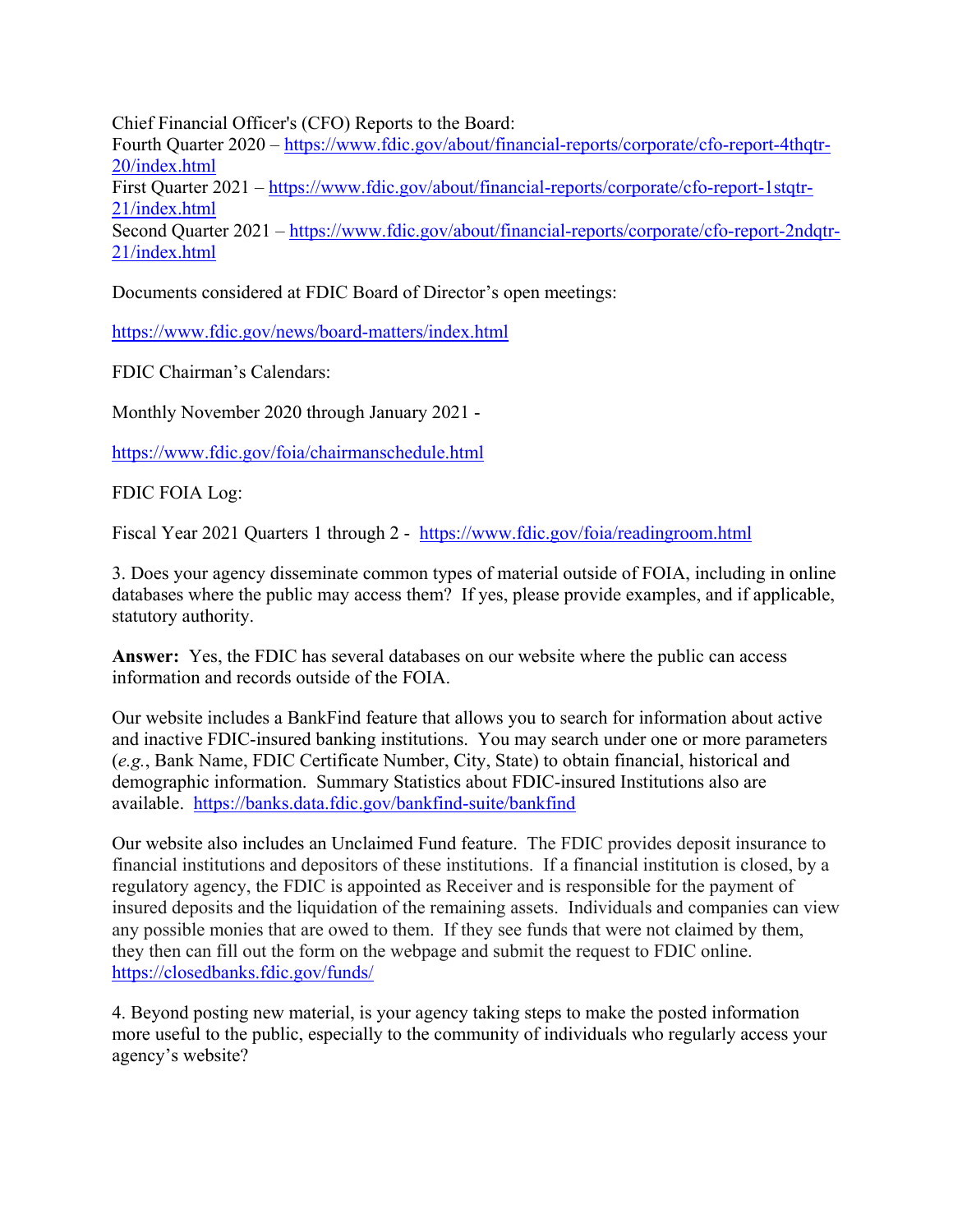**Answer:** Yes, the FDIC has taken steps to make information posted on its website more useful to the public.

5. If yes, please provide examples of such improvements. In particular, please describe steps your agency is taking to post information in open, machine-readable, and machine-actionable formats, to the extent feasible. If not posting in open formats, please explain why and note any challenges.

**Answer:** The FDIC web specialists periodically review and ensure the FDIC's FOIA web pages, including its Reading Room are easily navigable. The FDIC does have several open, machine-readable databases on its website that are very useful to the public. Examples of these are BankFind (the searchable FDIC Institution Directory) and Deposit Market Share Reports. These can be found at <https://www.fdic.gov/resources/data-tools/>

6. Does your proactive disclosure process or system involve any collaboration with agency staff outside the FOIA office? If so, describe this interaction.

The FOIA Office collaborates with the FDIC Legal web specialists when making proactive disclosures. They work with us on making sure the documents are 508 compliant and post them to the appropriate location in our FOIA Reading Room. The other FDIC Divisions post their own proactive disclosures and keep the FOIA Office updated for our reporting purposes.

## **Section III: Other Initiatives**

- 7. Optional -- Please describe:
- Best practices used to improve proactive disclosures
- Any challenges your agency faces in this area

**Answer:** In accordance with the FDIC Chairman's "Trust through Transparency" initiative, the FDIC is actively striving to become even more transparent. [https://www.fdic.gov/about/initiatives/trust-through-transparency/.](https://www.fdic.gov/about/initiatives/trust-through-transparency/) We are not aware of any challenges to this effort.Our new FOIA case management system uses artificial intelligence to make it easier to identify and post frequently requested records that have been released multiple times and records that are of significant interest to the public.

### **Section IV: Steps Taken to Greater Utilize Technology**

A key component of FOIA administration is using technology to make information more accessible. In addition to using the internet to make proactive disclosures, agencies should also be exploring ways to utilize technology in responding to requests.

Please answer the following questions to describe how your agency is utilizing technology to improve its FOIA administration and the public's access to information. You should also include any additional information that that describes your agency's efforts in this area.

1. Has your agency reviewed its FOIA-related technological capabilities to identify resources needed to respond to current and anticipated FOIA demands?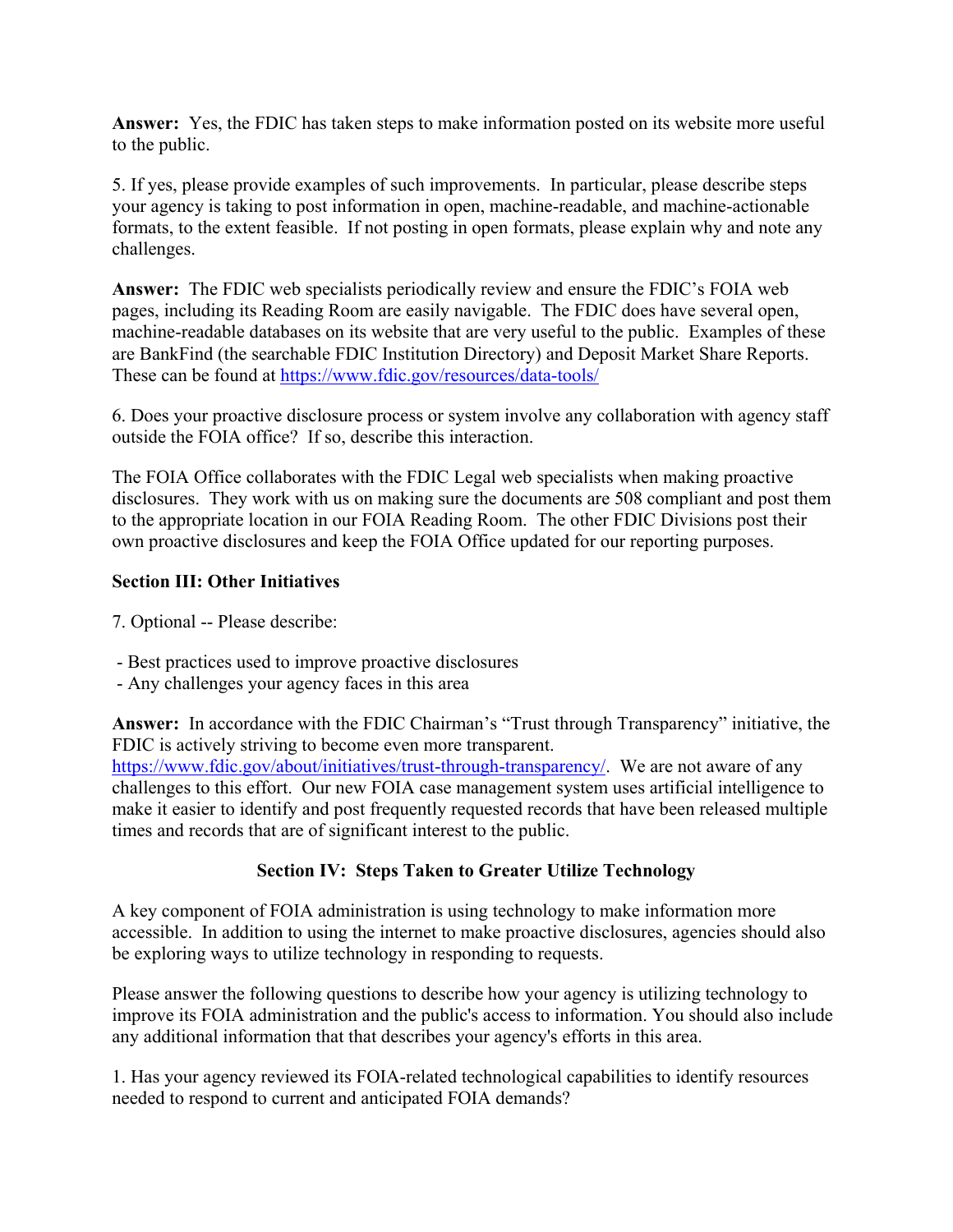**Answer:** Yes, the FDIC has reviewed its FOIA-related technological capabilities to identify resources needed to respond to current and anticipated FOIA demands.

2. Please briefly describe any new types of technology your agency began using during the reporting period to support your FOIA program.

**Answer:** The FDIC is in the midst of transitioning to a new FOIA case management system that uses e-discovery and artificial intelligence capabilities in the processing of agency records.

3. OIP issued guidance in 2017 encouraging agencies to regularly review their FOIA websites to ensure that they contain essential resources, and are informative and user-friendly. Has your agency reviewed its FOIA website(s) during the reporting period to ensure it addresses the elements noted in the guidance?

**Answer:** The FDIC web specialists periodically review and ensure the proper functioning of the FDIC's FOIA web pages, including that its Reading Room is easily navigable. A review of this website was completed in the past two weeks. In light of the transition to the new FOIA case management system, we are updating our website to include information about the transition process and how it will affect our requester community.

4. Did all four of your agency's quarterly reports for Fiscal Year 2021 appear on your agency's website and on FOIA.gov?

### **Answer:** No

5. If your agency did not successfully post all quarterly reports, with information appearing on FOIA.gov, please explain why and provide your agency's plan for ensuring that such reporting is successful in Fiscal Year 2022.

**Answer:** We encountered a technical error, in which we were unaware that it was not posted on FOIA.gov. The FDIC has now successfully posted all quarterly reports for Fiscal Year 2021 on FOIA.gov.

6. The FOIA Improvement Act of 2016 requires all agencies to post the raw statistical data used to compile their Annual FOIA Reports. Please provide the link to this posting for your agency's Fiscal Year 2020 Annual FOIA Report and, if available, for your agency's Fiscal Year 2021 Annual FOIA Report.

**Answer:** <https://www.fdic.gov/foia/reports.html>

## **Section IV: Other Initiatives**

- 7. Optional -- Please describe:
- Best practices used in greater utilizing technology
- Any challenges your agency faces in this area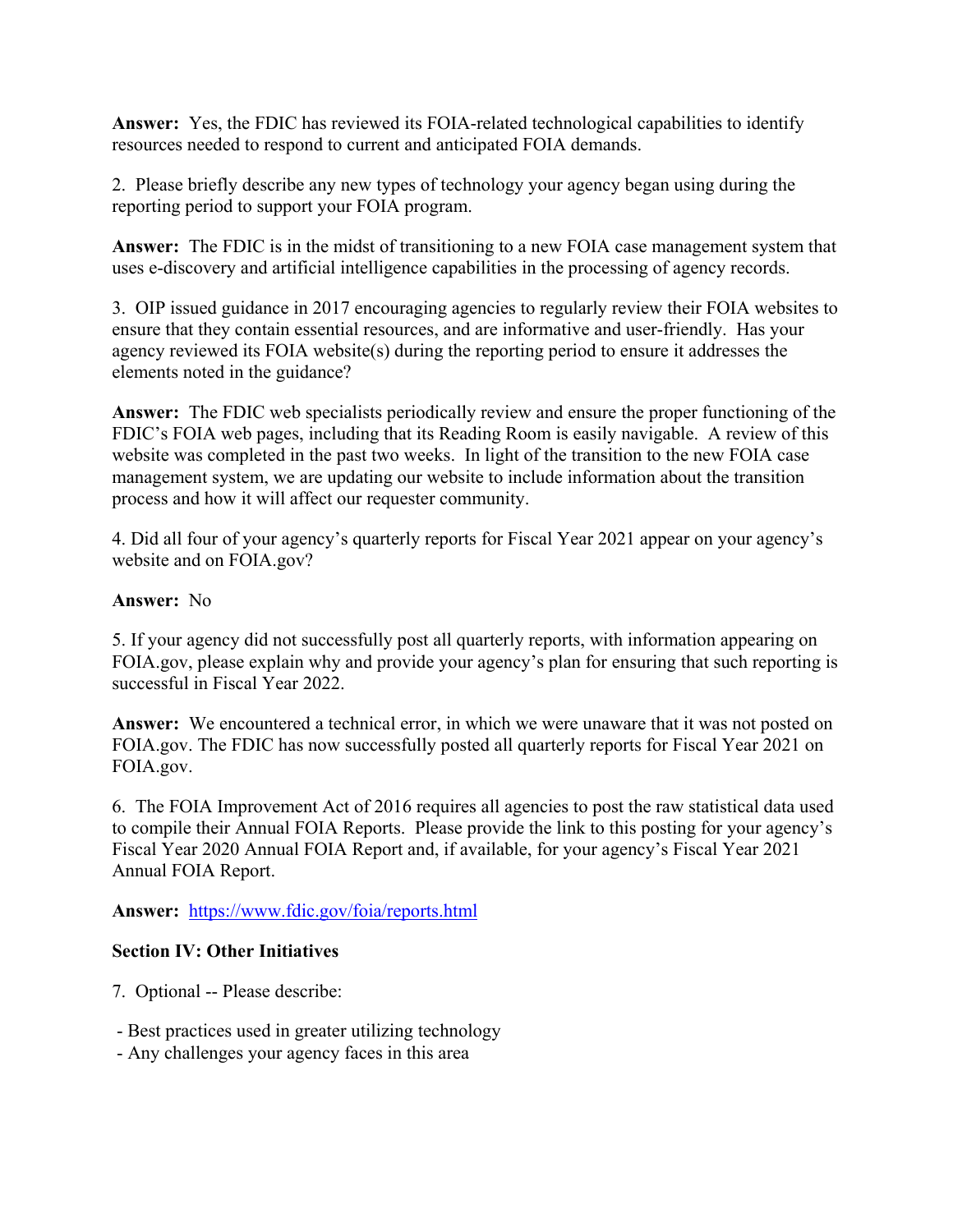**Answer:** The FDIC is in the midst of transitioning to a new FOIA case management system that uses e-discovery and artificial intelligence capabilities in the processing of agency records. There will be temporary work disruptions during this transition, but all FDIC personnel with FOIA responsibilities will be provided training in an effort to minimize these disruptions.

## **Section V: Steps Taken to Improve Timeliness in Responding to Requests and Reducing Backlogs**

The Department of Justice has emphasized the importance of improving timeliness in responding to requests. This section of your Chief FOIA Officer Report addresses both time limits and backlog reduction. Backlog reduction is measured both in terms of numbers of backlogged requests or appeals and by looking at whether agencies closed their ten oldest requests, appeals, and consultations.

For the figures required in this Section, please use the numbers contained in the specified sections of your agency's FY 2020 and 2021 Annual FOIA Reports.

## **Section V: Simple Track**

Section VII.A of your agency's Annual FOIA Report, entitled "FOIA Requests – Response Time for All Processed Requests," includes figures that show your agency's average response times for processed requests. For agencies utilizing a multi-track system to process requests, there is a category for "simple" requests, which are those requests that are placed in the agency's fastest (non-expedited) track, based on the low volume and/or simplicity of the records requested.

1. Does your agency utilize a separate track for simple requests?

## **Answer:** Yes

2. If your agency uses a separate track for simple requests, according to Annual FOIA Report section VII.A, was the agency overall average number of days to process simple requests twenty working days or fewer in Fiscal Year 2021?

**Answer:** Yes, the average number of days to process simple track requests in Fiscal Year 2021 was 14.35 days.

3. Please provide the percentage of requests processed by your agency in Fiscal Year 2021 that were placed in your simple track. Please use the following calculation based on the data from your Annual FOIA Report: (processed simple requests from Section VII.C.1) divided by (requests processed from Section V.A.) x 100.

**Answer:** 37.6% of requests processed by the FDIC in Fiscal Year 2021 were placed in the simple track (111 out of 295).

4. If your agency does not track simple requests separately, was the average number of days to process all non-expedited requests twenty working days or fewer?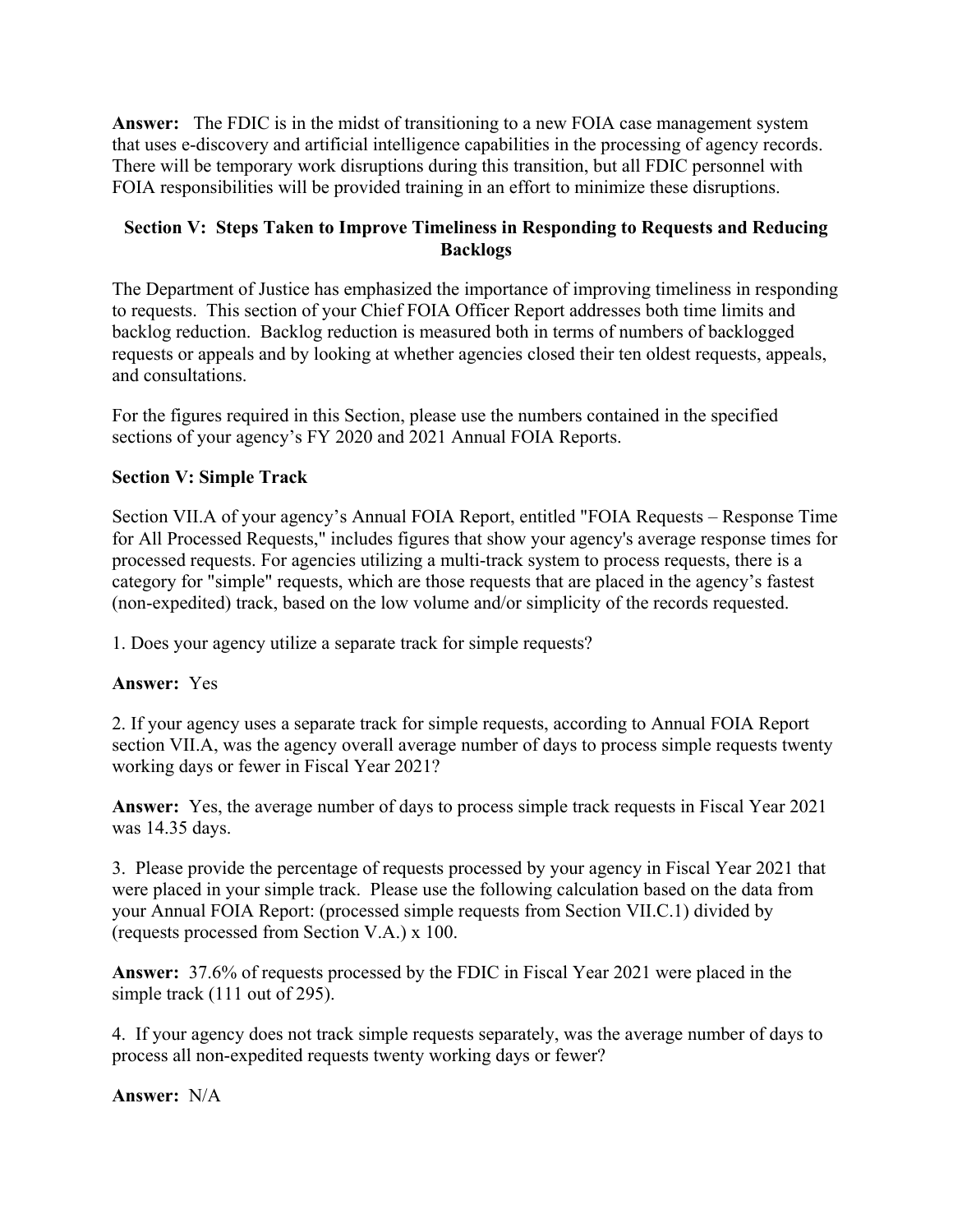### **Section V: Backlogs - Requests**

Section XII.A of your agency's Annual FOIA Report, entitled "Backlogs of FOIA Requests and Administrative Appeals" shows the numbers of any backlogged requests or appeals from the fiscal year. You should refer to these numbers from your Annual FOIA Reports for both Fiscal Year 2020 and Fiscal Year 2021 when completing this section of your Chief FOIA Officer Report.

5. If your agency had a backlog of requests at the close of Fiscal Year 2021, according to Annual FOIA Report Section XII.A, did that backlog decrease as compared with the backlog reported at the end of Fiscal Year 2020?

**Answer:** No, the FDIC's Fiscal Year 2021 backlog (24) increased compared with our backlog reported at the end of Fiscal Year 2020 (11).

6. If not, according to Annual FOIA Report Section V.A, did your agency process more requests during Fiscal Year 2021 than it did during Fiscal Year 2020?

**Answer:** No, the FDIC processed 295 requests during Fiscal Year 2021, compared to 360 requests processed for Fiscal Year 2020.

7. If your agency's request backlog increased during Fiscal Year 2021, please explain why and describe the causes that contributed to your agency not being able to reduce its backlog. When doing so, please also indicate if any of the following were contributing factors:

- An increase in the number of incoming requests.

- A loss of staff.

- An increase in the complexity of the requests received. If possible, please provide examples or briefly describe the types of complex requests contributing to your backlog increase.

- Impact of COVID-19 and workplace and safety precautions.

- Any other reasons – please briefly describe or provide examples when possible.

**Answer:** The FDIC's backlog increased during Fiscal Year 2021, due to the impact of COVID-19 and workplace and safety precautions. As of March 14, 2020, all FDIC employees were required to telework with no access to agency records stored only in paper format. Accordingly, for those requests where records in a paper format are potentially responsive, we have been unable to timely complete our standard process for the search and review of these records. However, when electronic records have also been responsive to these requests, we have generally processed and provided the electronic records.

8. If you had a request backlog please report the percentage of requests that make up the backlog out of the total number of requests received by your agency in Fiscal Year 2021. Please use the following calculation based on data from your Annual FOIA Report: (backlogged requests from Section XII.A) divided by (requests received from Section V.A) x 100. This number can be greater than 100%. If your agency has no request backlog, please answer with "N/A."

**Answer:** The percentage of requests that make up the backlog reported at the end of Fiscal Year 2021 is 7.69% (24 out of 312).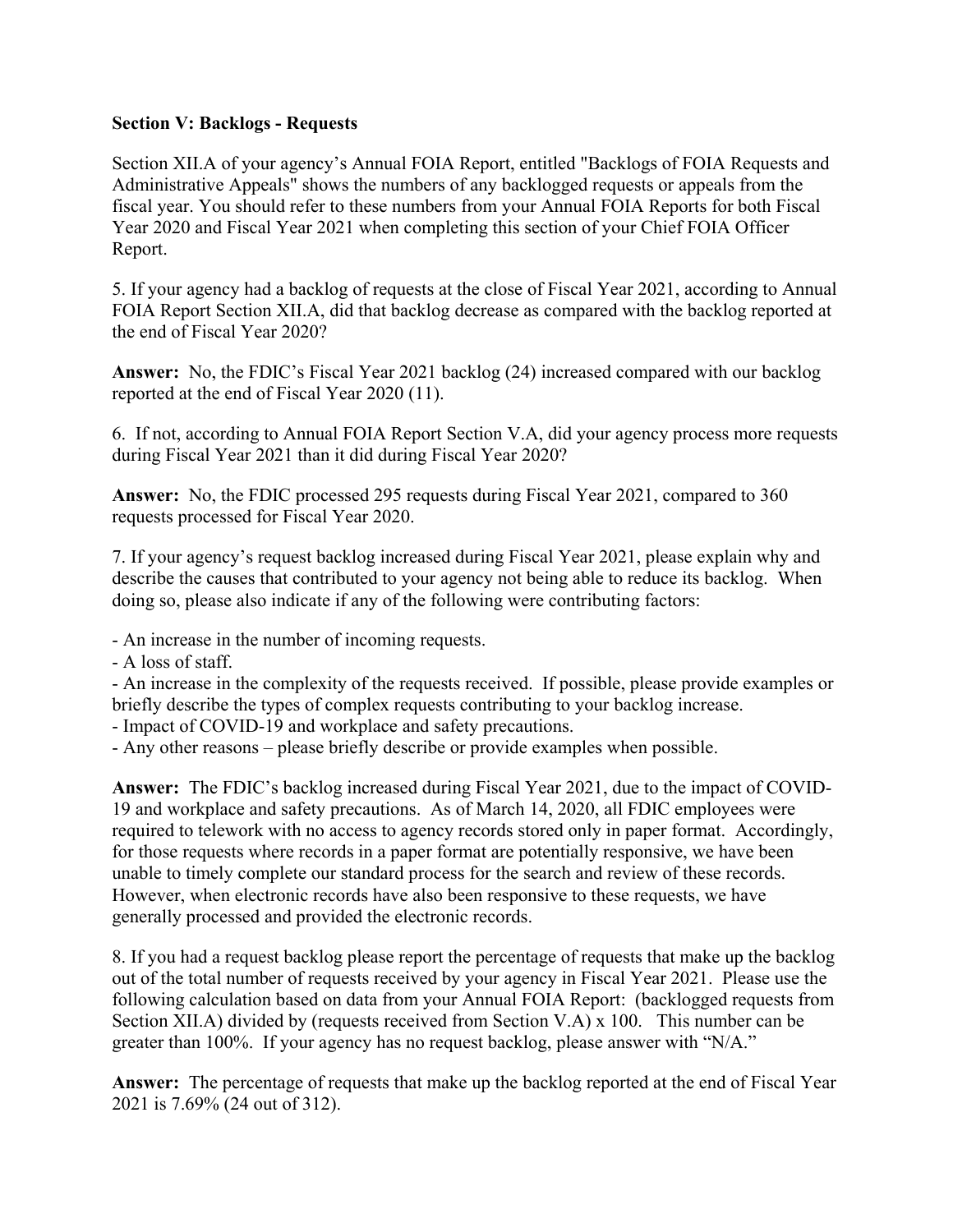### **Section V: Backlogs - Appeals**

9. If your agency had a backlog of appeals at the close of Fiscal Year 2021, according to Section XII.A of the Annual FOIA Report, did that backlog decrease as compared with the backlog reported at the end of Fiscal Year 2020?

**Answer:** The FDIC reported 1 backlogged appeal at the end of Fiscal Year 2021, which was an increase of 1 compared to Fiscal Year 2020.

10. If not, according to section VI.A of the Annual FOIA Report, did your agency process more appeals during Fiscal Year 2021 than it did during Fiscal Year 2020?

**Answer:** The FDIC processed more appeals (7) during Fiscal Year 2021, compared to 5 processed appeals in Fiscal Year 2020.

11. If your agency's appeal backlog increased during Fiscal Year 2021, please explain why and describe the causes that contributed to your agency not being able to reduce its backlog. When doing so, please also indicate if any of the following were contributing factors:

- An increase in the number of incoming appeals.

- A loss of staff.

- An increase in the complexity of the requests received. If possible, please provide examples or briefly describe the types of complex requests contributing to your backlog increase.

- Impact of COVID-19 and workplace and safety precautions.

- Any other reasons – please briefly describe or provide examples when possible.

**Answer:** The FDIC's appeal backlog increased by 1 during Fiscal Year 2021, due to the complexity of the noted appeal.

12. If you had an appeal backlog please report the percentage of appeals that make up the backlog out of the total number of appeals received by your agency in Fiscal Year 2021. Please use the following calculation based on data from your Annual FOIA Report: (backlogged appeals from Section XII.A) divided by (appeals received from Section VI.A) x 100. This number can be greater than 100%. If your agency did not receive any appeals in Fiscal Year 2020 and/or has no appeal backlog, please answer with "N/A."

**Answer:** 14.28%

## **Section V: Backlog Reduction Plans**

13. In the 2021 guidelines for Chief FOIA Officer Reports, any agency with a backlog of over 1000 requests in Fiscal Year 2020 was asked to provide a plan for achieving backlog reduction in the year ahead. Did your agency implement a backlog reduction plan last year? If so, describe your agency's efforts in implementing this plan and note if your agency was able to achieve backlog reduction in Fiscal Year 2021?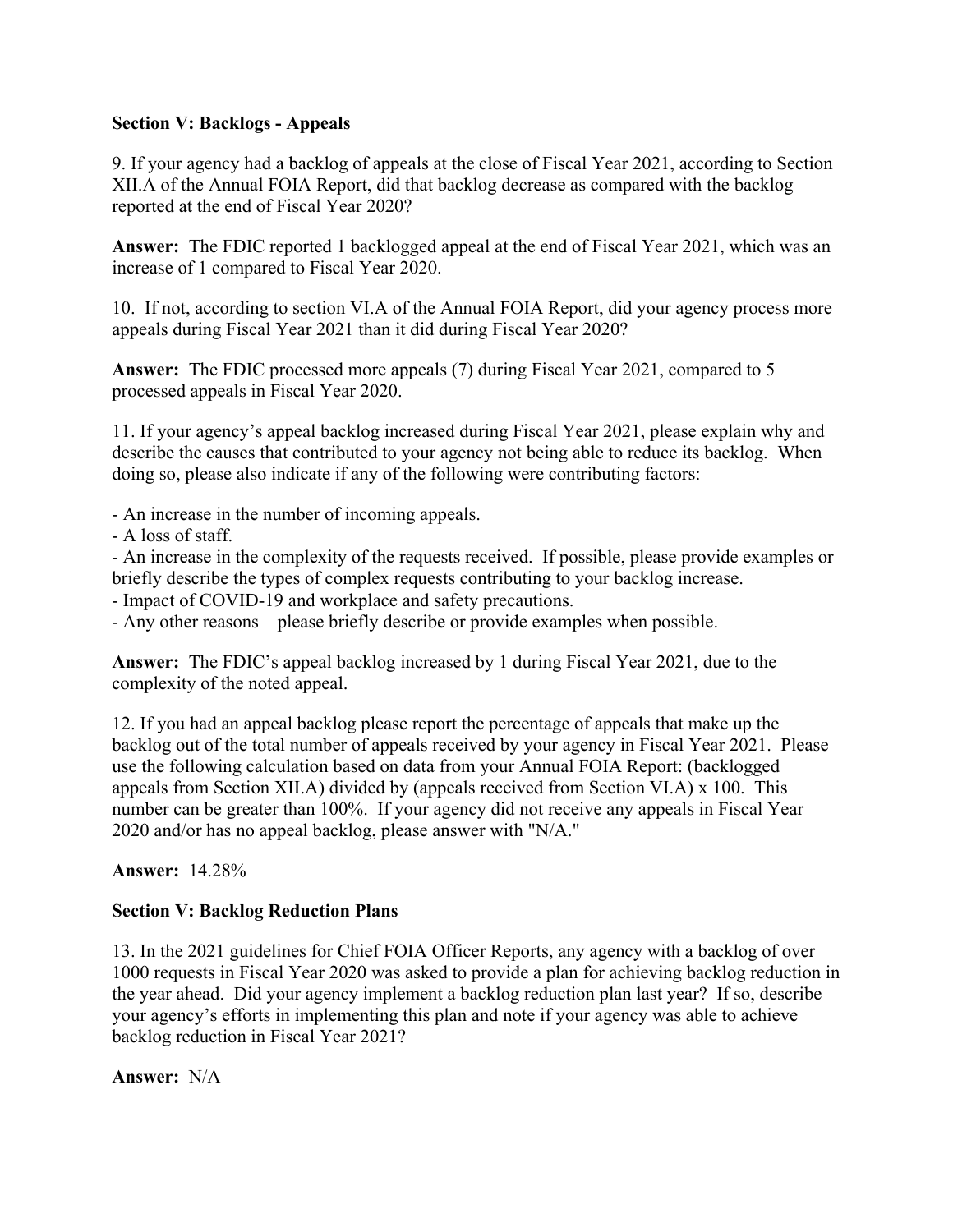14. If your agency had a backlog of more than 1,000 requests in Fiscal Year 2021, please explain your agency's plan to reduce this backlog during Fiscal Year 2022. In particular, please also detail how your agency developed and plans to execute your backlog reduction plans.

### **Answer:** N/A

Section VII.E, entitled "Pending Requests – Ten Oldest Pending Requests," Section VI.C.(5), entitled "Ten Oldest Pending Administrative Appeals," and Section XII.C., entitled "Consultations on FOIA Requests – Ten Oldest Consultations Received from Other Agencies and Pending at Your Agency," show the ten oldest pending requests, appeals, and consultations. You should refer to these numbers from your Annual FOIA Reports for both Fiscal Year 2020 and Fiscal Year 2021 when completing this section of your Chief FOIA Officer Report.

### **Section V: Ten Oldest Requests**

15. In Fiscal Year 2021, did your agency close the ten oldest pending perfected requests that were reported in Section VII.E. of your Fiscal Year 2020 Annual FOIA Report?

### **Answer:** No

16. If no, please provide the number of these requests your agency was able to close by the end of the fiscal year, as listed in Section VII.E of your Fiscal Year 2020 Annual FOIA Report. If you had fewer than ten total oldest requests to close, please indicate that.

### **Answer:** Five

17. Beyond work on the ten oldest requests, please describe any steps your agency took to reduce the overall age of your pending requests.

### **Answer:** N/A

## **Section V: Ten Oldest Appeals**

18. In Fiscal Year 2021, did your agency close the ten oldest appeals that were reported pending in Section VII.C.5. of your Fiscal Year 2020 Annual FOIA Report?

### **Answer:** Yes

19. If no, please provide the number of these appeals your agency was able to close by the end of the fiscal year, as listed in Section VII.C.(5) of your Fiscal Year 2020 Annual FOIA Report. If you had fewer than ten total oldest appeals to close, please indicate that.

### **Answer:** N/A

20. Beyond work on the ten oldest appeals, please describe any steps your agency took to reduce the overall age of your pending appeals.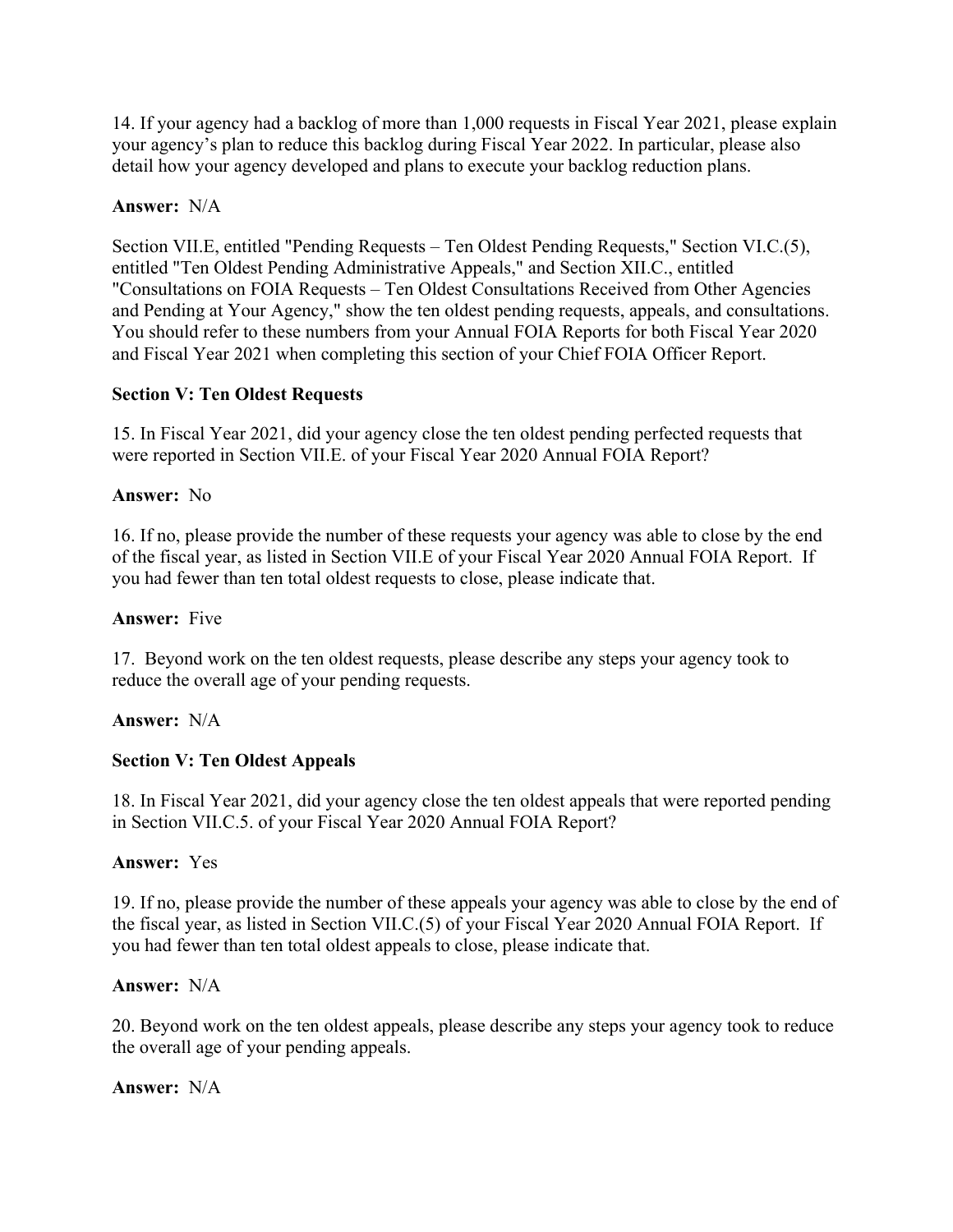### **Section V: Ten Oldest Consultations**

21. In Fiscal Year 2021, did your agency close the ten oldest consultations that were reported pending in Section XII.C. of your Fiscal Year 2020 Annual FOIA Report?

### **Answer:** N/A

22. If no, please provide the number of these consultations your agency was able to close by the end of the fiscal year, as listed in Section XII.C. of your Fiscal Year 2020 Annual FOIA Report. If you had fewer than ten total oldest consultations to close, please indicate that.

### **Answer:** N/A

## **Section V: Additional Information on Ten Oldest**

23. Briefly explain any obstacles your agency faced in closing its ten oldest requests, appeals, and consultations from Fiscal Year 2020.

**Answer:** As noted above, we were unable to close the ten oldest requests primarily due to not having access to potentially responsive paper records because of mandatory telework for all FDIC personnel. Additional obstacles faced were resource challenges and waiting on another party for assistance.

24. If your agency was unable to close any of its ten oldest requests because you were waiting to hear back from other agencies on consultations you sent, please provide the date the request was initially received by your agency, the date when your agency sent the consultation, and the date when you last contacted the agency where the consultation was pending.

**Answer:** Request received on February 20, 2020; Consultation sent on March 27, 2020; Date last contacted the agency was on March 31, 2021.

25. If your agency did not close its ten oldest pending requests, appeals, or consultations, please provide a plan describing how your agency intends to close those "ten oldest" requests, appeals, and consultations during Fiscal Year 2022.

**Answer:** We fully expect to close out all requests involving the search for potentially responsive paper records once the necessary FDIC agency personnel in the affected divisions and offices can physically return to their duty stations. (The remaining pending ten oldest requests from FY 2020 are Log #s 19-0197, 20-0143, 20-0197, 20-0198, 20-0251).